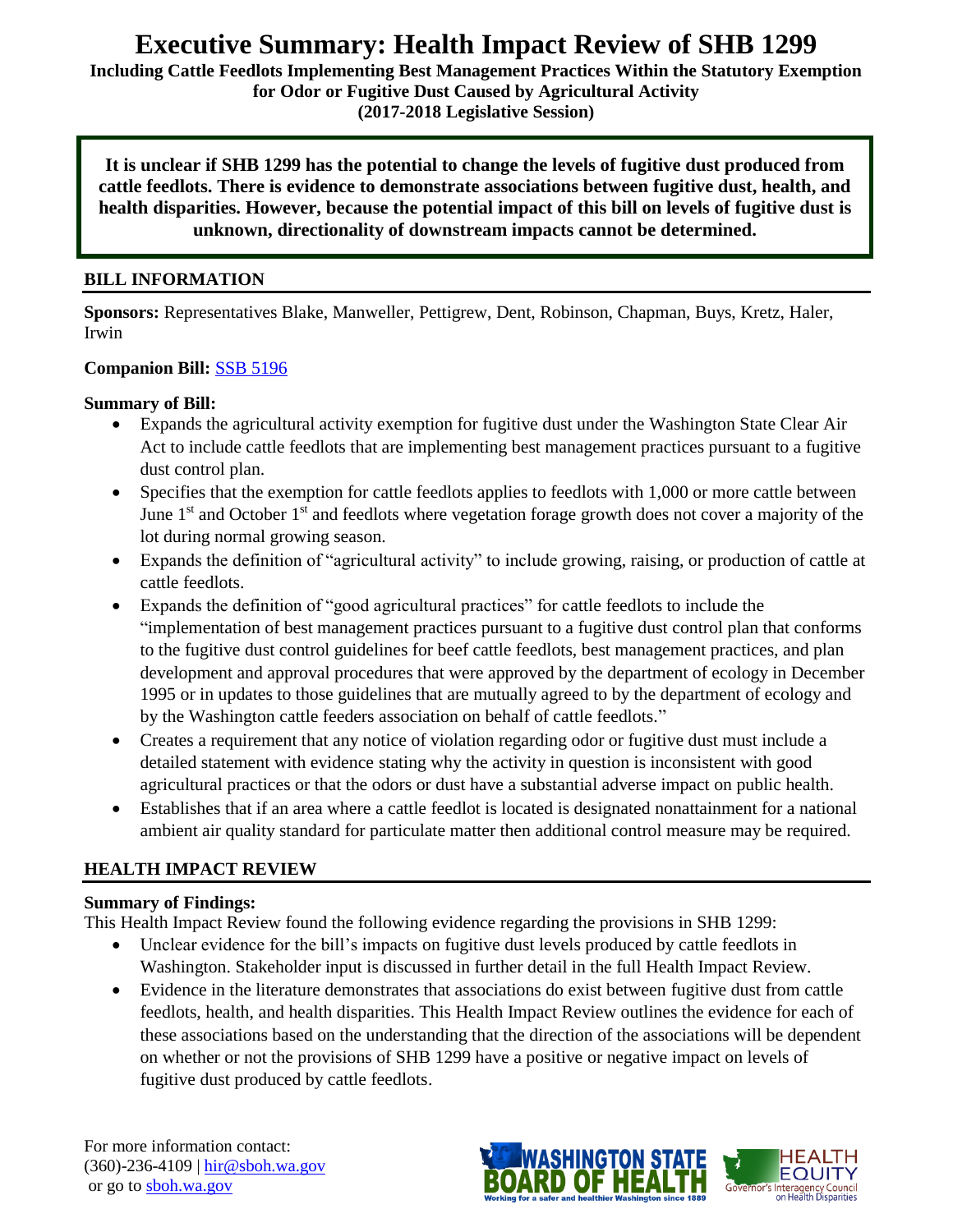# **Health Impact Review of SHB 1299**

## **Including Cattle Feedlots Implementing Best Management Practices Within the Statutory Exemption for Odor or Fugitive Dust Caused by Agricultural Activity**

**(2017-2018 Legislative Session)**

# **March 20th, 2017**

Staff Contact: Alexandra Montaño

## **Contents**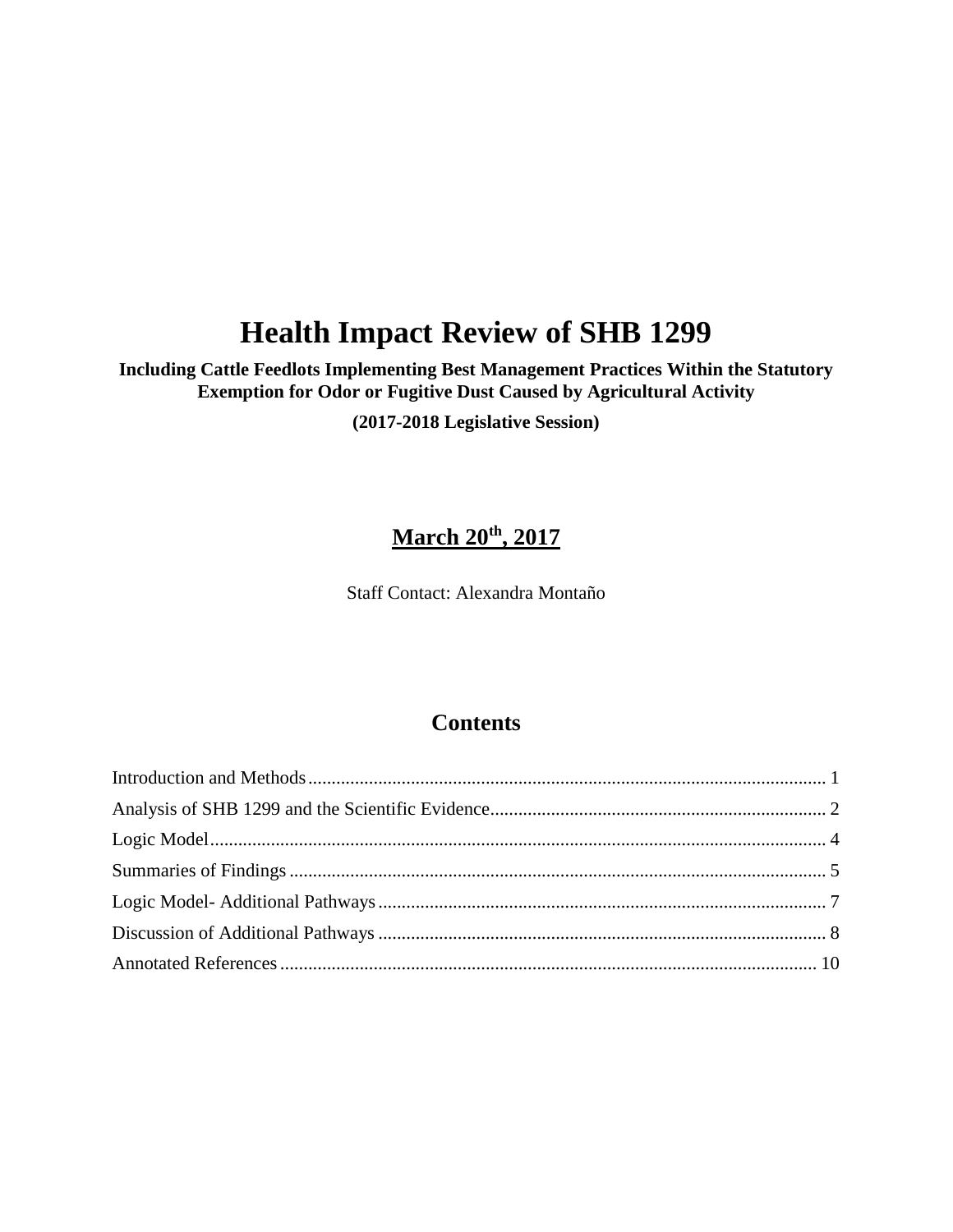## **Introduction and Methods**

<span id="page-2-0"></span>A Health Impact Review is an analysis of how a proposed legislative or budgetary change will likely impact health and health disparities in Washington state [\(RCW 43.20.285\)](http://apps.leg.wa.gov/rcw/default.aspx?cite=43.20.285). For the purpose of this review 'health disparities' have been defined as the differences in disease, death, and other adverse health conditions that exist between populations [\(RCW 43.20.270\)](http://apps.leg.wa.gov/rcw/default.aspx?cite=43.20.270). This document provides summaries of the evidence analyzed by State Board of Health staff during the Health Impact Review of Substitute House Bill 1299 [\(SHB 1299\)](http://lawfilesext.leg.wa.gov/biennium/2017-18/Pdf/Bills/House%20Bills/1299-S.pdf) from the 2017-2018 legislative session.

Staff analyzed the content of SHB 1299 and created a logic model depicting possible pathways leading from the provisions of the bill to health outcomes. We consulted with experts and contacted stakeholders with diverse perspectives on the bill. State Board of Health staff can be contacted for more information on which stakeholders were consulted on this review. We conducted objective reviews of the literature for each pathway using databases including PubMed and Google Scholar.

The following pages provide a detailed analysis of the bill including the logic model, summaries of evidence, and annotated references. The logic model is presented both in text and through a flowchart (Figure 1). The logic model includes information on the strength of the evidence for each relationship. The strength-of-evidence has been defined using the following criteria:

- Not well researched: the literature review yielded few if any studies or only yielded studies that were poorly designed or executed or had high risk of bias.
- **A fair amount of evidence:** the literature review yielded several studies supporting the association, but a large body of evidence was not established; or the review yielded a large body of evidence but findings were inconsistent with only a slightly larger percent of the studies supporting the association; or the research did not incorporate the most robust study designs or execution or had a higher than average risk of bias.
- **Strong evidence:** the literature review yielded a large body of evidence on the relationship (a vast majority of which supported the association) but the body of evidence did contain some contradictory findings or studies that did not incorporate the most robust study designs or execution or had a higher than average risk of bias; or there were too few studies to reach the rigor of 'very strong evidence'; or some combination of these.
- **Very strong evidence:** the literature review yielded a very large body of robust evidence supporting the association with few if any contradictory findings. The evidence indicates that the scientific community largely accepts the existence of the association.

This review was subject to time constraints, which influenced the scope of work for this review. The annotated references are only a representation of the evidence and provide examples of current research. In some cases only a few review articles or meta-analyses are referenced. One article may cite or provide analysis of dozens of other articles. Therefore the number of references included in the bibliography does not necessarily reflect the strength-of-evidence. In addition, some articles provide evidence for more than one research question so they are referenced multiple times.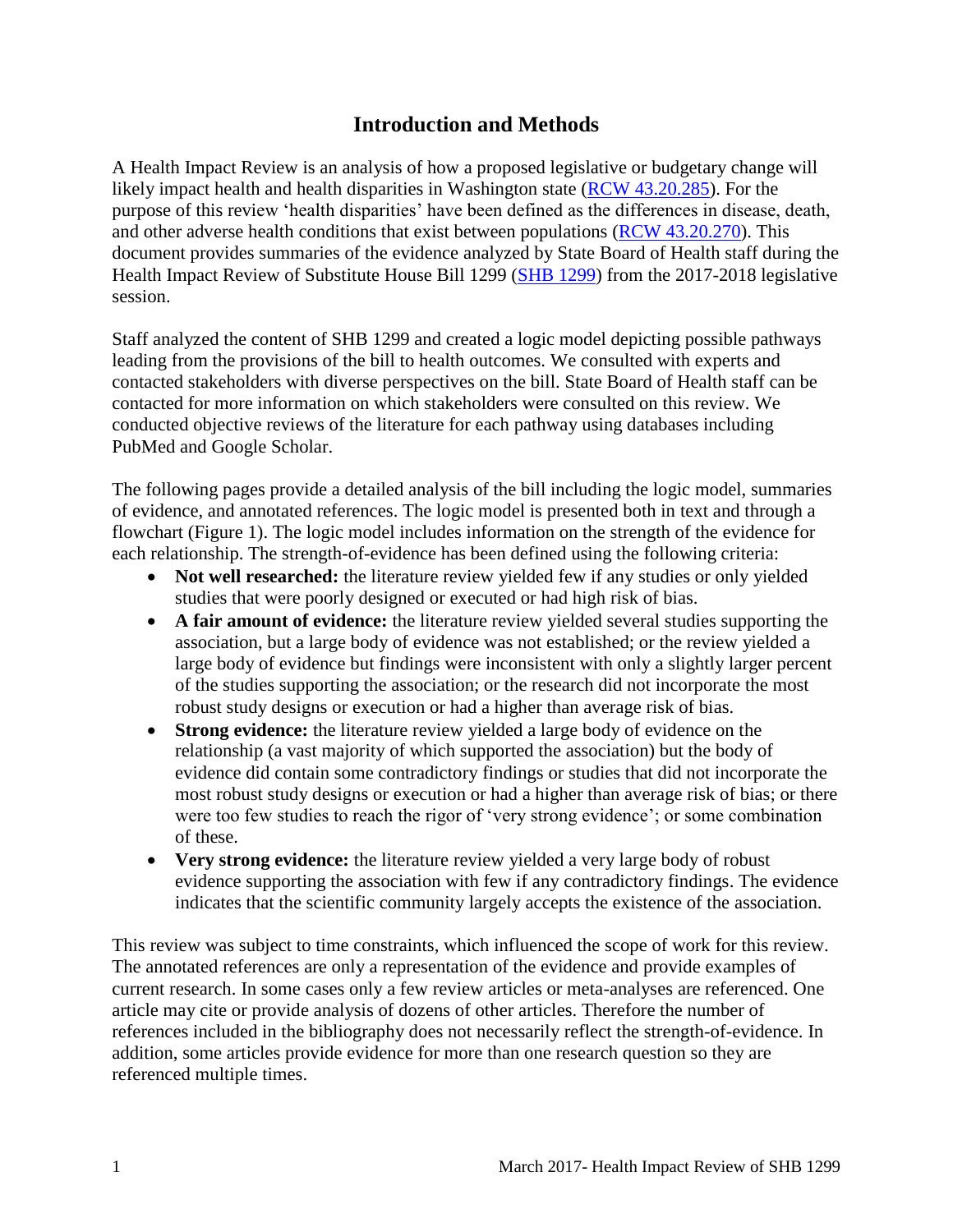## **Analysis of SHB 1299 and the Scientific Evidence**

#### <span id="page-3-0"></span>*Summary of relevant background information*

- Under the federal Clean Air Act, states maintain, with the approval of the Environmental Protection Agency, a State Implementation Plan that describes how clean air programs in the state will meet the federal ambient air quality standards for air pollutants.
- The Washington Clean Air Act establishes the Washington Ambient Air Quality Standards and directs the Department of Ecology and other local clean air agencies to require permits for certain activities that are sources of air pollutants. These agencies are then responsible for enforcing the requirements of the permits.
- Under the Washington Clean Air Act, odors and fugitive dust are two kinds of emissions that are regulated for maximum emissions and the standards require that sources of these emissions must implement "reasonable precautions" to prevent emissions from being released and becoming airborne.
- Exemptions for odor and fugitive dust currently exist for agricultural activities that are consistent with good agricultural practices unless they have a substantial adverse impact on public health. Agricultural activities include, for example, growing, raising, or production of berries, poultry, livestock, shellfish, grain, dairy, etc. This exemption does not apply to cattle feedlots that have 1,000 cattle or more.

#### *Summary of SHB 1299*

- Expands the agricultural activity exemption for fugitive dust under the Washington State Clear Air act to include cattle feedlots that are implementing best management practices pursuant to a fugitive dust control plan.
- Specifies that the exemption for cattle feedlots applies to feedlots with 1,000 or more cattle between June  $1<sup>st</sup>$  and October  $1<sup>st</sup>$  and feedlots where vegetation forage growth does not cover a majority of the lot during normal growing season.
- Expands the definition of "agricultural activity" to include growing, raising, or production of cattle at cattle feedlots.
- Expands the definition of "good agricultural practices" for cattle feedlots to include the "implementation of best management practices pursuant to a fugitive dust control plan that conforms to the fugitive dust control guidelines for beef cattle feedlots, best management practices, and plan development and approval procedures that were approved by the department of ecology in December 1995 or in updates to those guidelines that are mutually agreed to by the department of ecology and by the Washington cattle feeders association on behalf of cattle feedlots."
- Creates a requirement that any notice of violation regarding odor or fugitive dust must include a detailed statement with evidence stating why the activity in question is inconsistent with good agricultural practices or that the odors or dust have a substantial adverse impact on public health.
- Establishes that if an area where a cattle feedlot is located is designated nonattainment for a national ambient air quality standard for particulate matter then additional control measure may be required.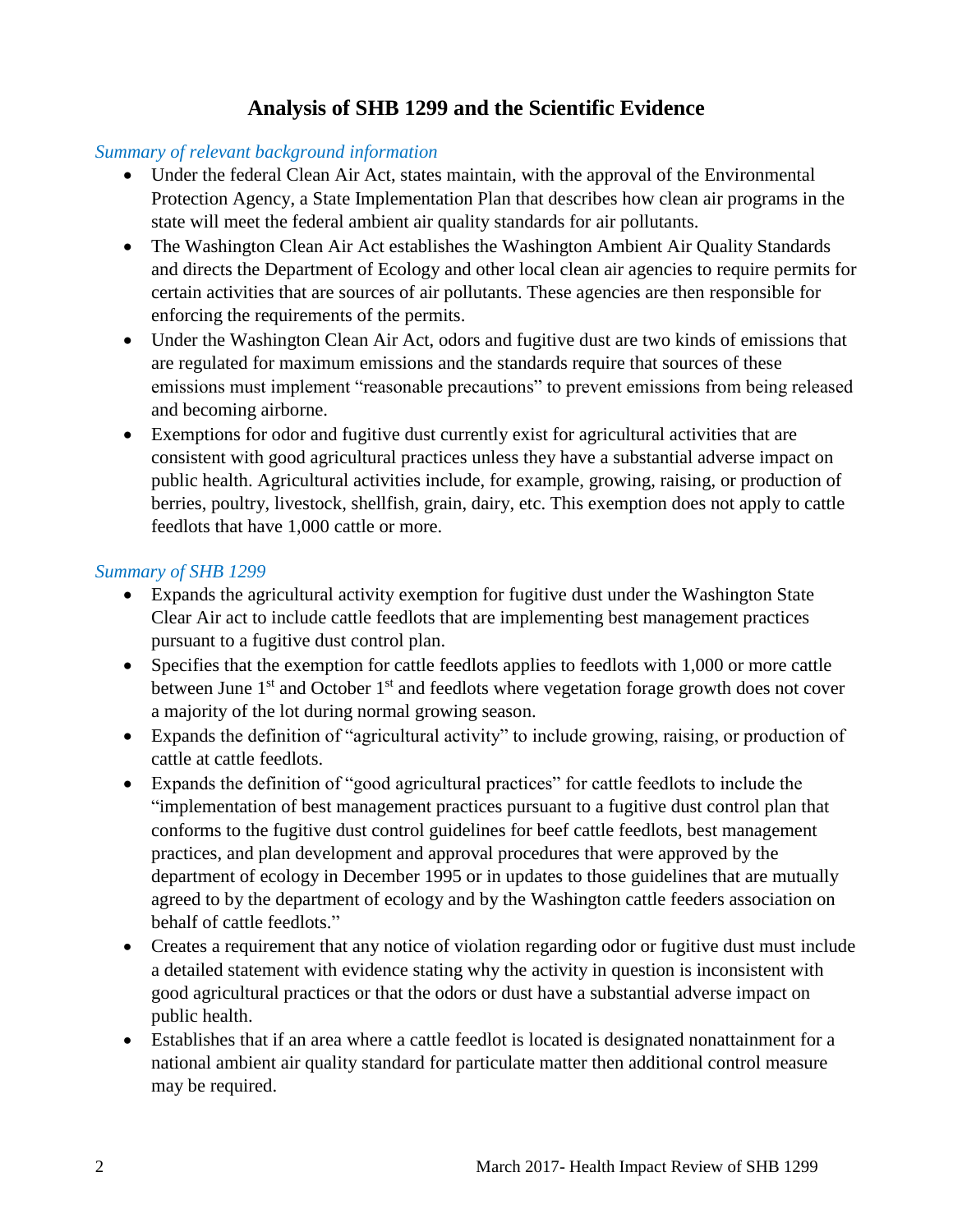#### *Health impact of SHB 1299*

It is unclear if SHB 1299 has the potential to change the levels of fugitive dust produced from cattle feedlots. There is evidence to demonstrate associations between fugitive dust, health, and health disparities. However, because the potential impact of this bill on levels of fugitive dust is unknown, directionality of downstream impacts cannot be determined.

#### *Pathways to health impacts*

The potential pathways leading from the provisions of SHB 1299 are depicted in Figure 1. The likely impact of including cattle feedlots in the agricultural activity exemption for odor and fugitive dust on levels of fugitive dust is unknown. Stakeholder input on this issue is discussed in more detail on page 5 of this review. Evidence in the literature shows that associations do exist between fugitive dust, health,<sup>1-12</sup> and health disparities.<sup>13-17</sup> These associations are discussed in greater detail on page 8 and are based on the understanding that the direction of the associations will be dependent on whether or not the provisions of SHB 1299 have a positive or negative impact on levels of fugitive dust.

#### *Magnitude of impact*

Data from the Washington State Department of Health (Table 1) indicate that there are an estimated 1,185 people that live in the vicinity of a cattle feedlot with 1,000 cattle or more and are likely to be impacted by this bill. The list of cattle feedlots used for this analysis was obtained from the Department of Ecology and the Yakima Regional Clean Air Agency. The methods for these data and the subsequent estimates are explained in further detail in the annotated bibliography.<sup>18</sup> This number is likely an underestimate as it does not account for individuals who may work at cattle feedlots but do not necessarily live directly nearby.

| Table 1: Population Demographics by Race/Ethnicity for Populations Living Near Cattle Feedlots <sup>1</sup>                               |                                                  |     |                         |     |  |  |
|-------------------------------------------------------------------------------------------------------------------------------------------|--------------------------------------------------|-----|-------------------------|-----|--|--|
|                                                                                                                                           | <b>Population living near cattle</b><br>feedlots |     | <b>Washington State</b> |     |  |  |
| <b>Race/Ethnicity</b>                                                                                                                     | N                                                | %   | N                       | %   |  |  |
| White                                                                                                                                     | 893                                              | 75% | 5,196,362               | 77% |  |  |
| <b>Black</b>                                                                                                                              | 6                                                | 1%  | 240,042                 | 4%  |  |  |
| American Indian/Alaska Native                                                                                                             | 13                                               | 1%  | 103,869                 | 2%  |  |  |
| Asian                                                                                                                                     | 10                                               | 1%  | 481,067                 | 7%  |  |  |
| Native Hawaiian/Other Pacific Islander                                                                                                    | 1                                                | 0%  | 40,475                  | 1%  |  |  |
| <b>Other Race</b>                                                                                                                         | 229                                              | 19% | 349,799                 | 5%  |  |  |
| Two or more races                                                                                                                         | 33                                               | 3%  | 312,926                 | 5%  |  |  |
| <b>Total Housing Units</b>                                                                                                                | 433                                              |     | 2,885,677               |     |  |  |
| Population <5 years of age                                                                                                                | 106                                              | 9%  | 526,207                 | 8%  |  |  |
| <b>Hispanic</b>                                                                                                                           | 413                                              | 35% | 755,790                 | 11% |  |  |
| <b>Total Population<sup>2</sup></b>                                                                                                       | 1,185                                            |     | 6,724,540               |     |  |  |
| <sup>1</sup> Cattle feedlots in Washington with 1,000 cattle or more, estimated using Census Block Groups (U.S. Census 2010 Summary File) |                                                  |     |                         |     |  |  |
| <sup>2</sup> Numbers do not sum, Hispanic ethnicity is independent of race                                                                |                                                  |     |                         |     |  |  |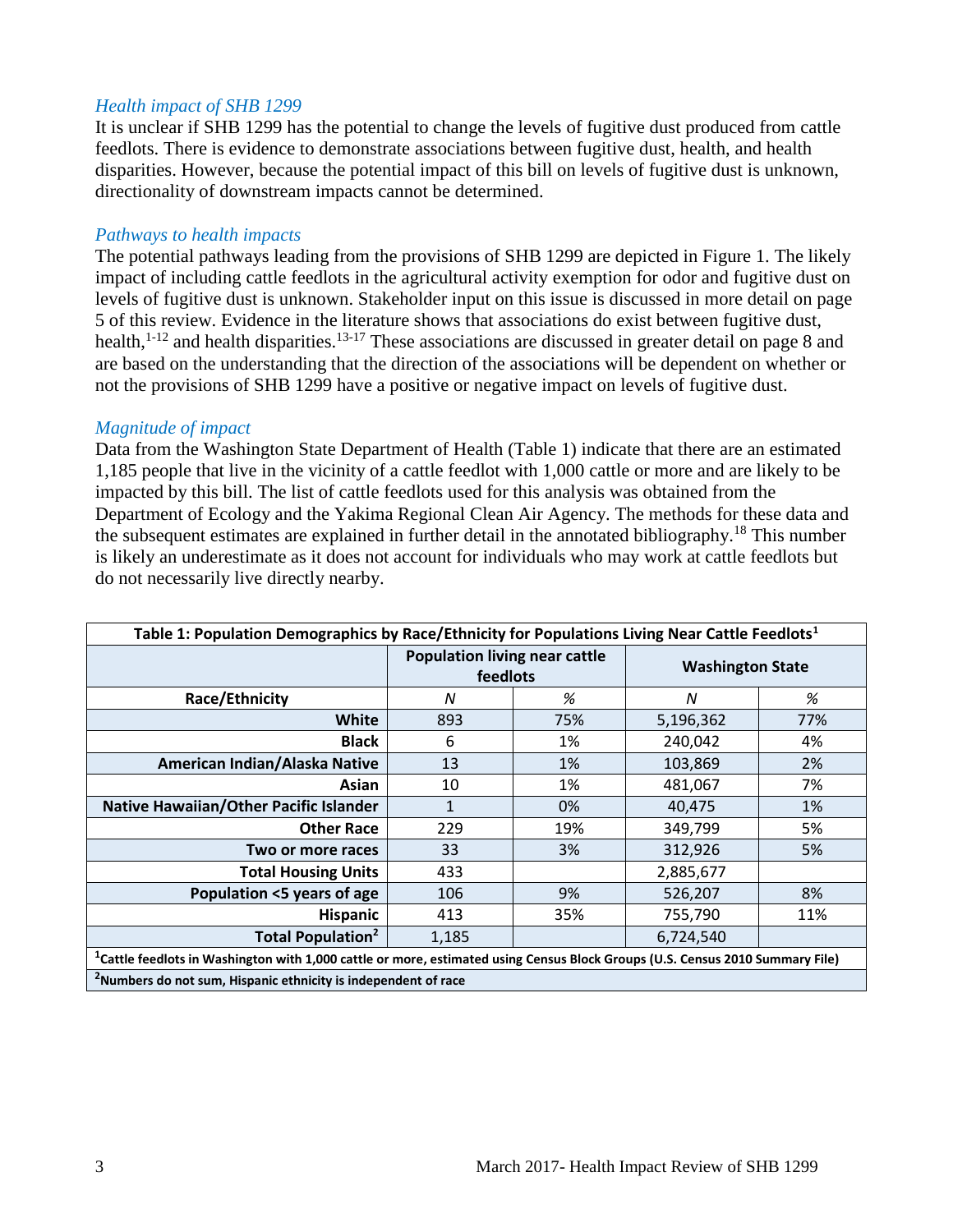

<span id="page-5-0"></span>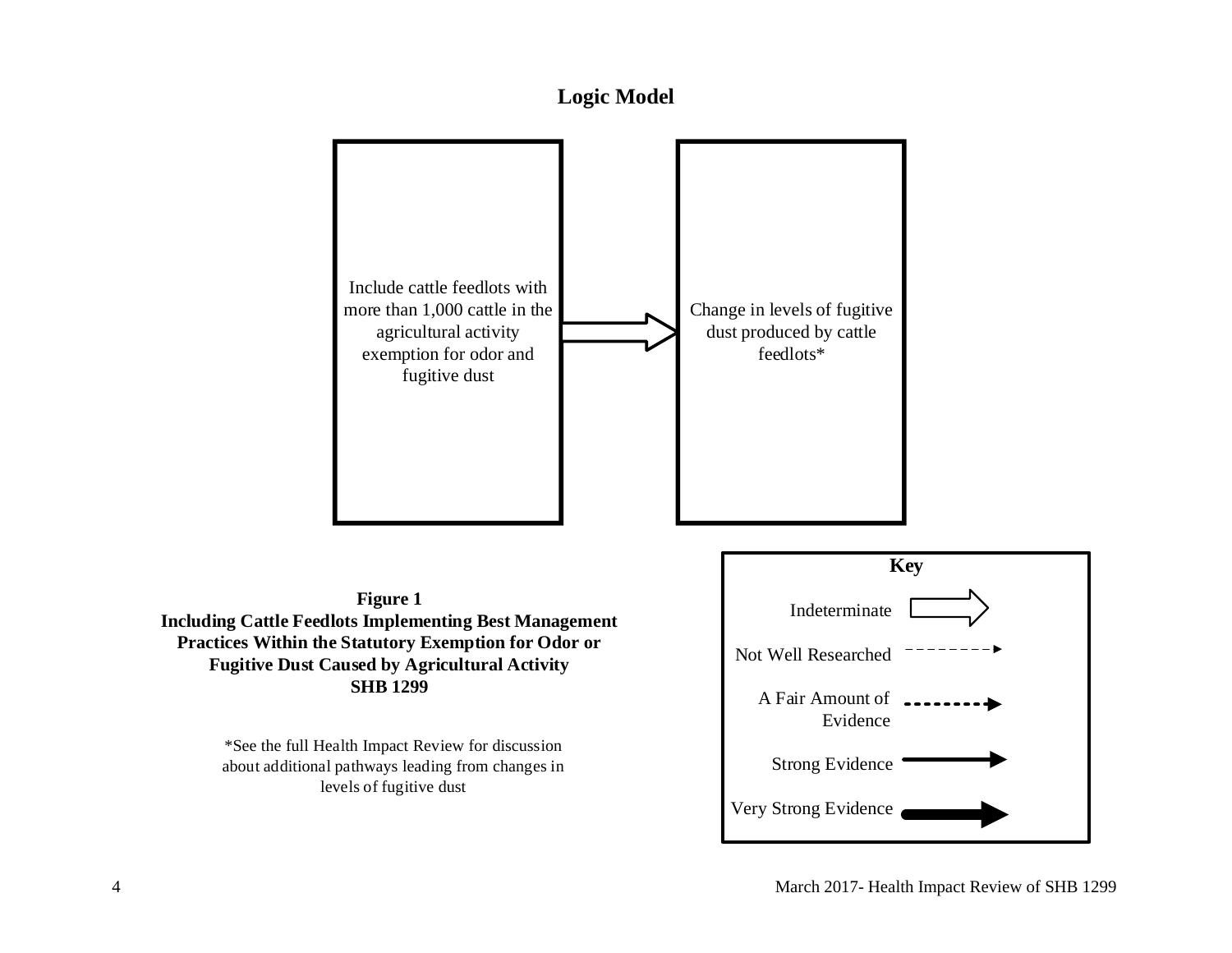## **Summaries of Findings**

#### <span id="page-6-0"></span>**Will including cattle feedlots in the agricultural exemption for odor and fugitive dust change the levels of dust produced by cattle feedlots?**

It is unclear if SHB 1299 has the potential to change fugitive dust levels produced by cattle feedlots in Washington. We were unable to identify any studies in the scientific literature that examined the association between agricultural activity exemptions, or similar regulations, and the impact of these exemptions on dust levels. Therefore, we consulted with a number of stakeholders with various perspectives to better understand the potential implications of this bill. There were diverse opinions about how SHB 1299 would likely impact regulation and levels of fugitive dust from cattle feedlots and a summary of these perspectives are discussed below.

Chris Hanlon-Meyer, Science and Engineering Section Manager at the Washington State Department of Ecology (ECY) Air Quality Program discussed a number of challenges that SHB 1299 would present for regulating agencies. Currently, a cattle feedlot can be cited for infractions of the Washington Clean Air Act and ECY can issue a notice of correction that can include requiring the feedlot to implement additional best management practices (Chris Hanlon-Meyer, personal communication, March 2017). If there is not compliance after a notice of correction is issued there can be penalties imposed. Data show that in 2016 the Air Quality Program was engaged in 10 complaint investigations, 4 inspections, and 10 visits for technical assistance across the feedlots that are registered with ECY and from this, staff issued 7 notices of correction but no notices of violation or notices of penalty (Chris Hanlon-Meyer, personal communication, March 2017).

Provisions in SHB 1299 require that a notice of violation issued by ECY related to odors or fugitive dust caused by agricultural activity must include a detailed statement with evidence that either demonstrates why the activity in question is inconsistent with good agricultural practices or how the odors or fugitive dust have a substantial adverse effect on public health. ECY indicated that if air quality problems were identified even though good agricultural practices were being used, evidence demonstrating a substantial adverse effect on public health would be resource intensive, time consuming and would require a very high burden of proof. In order to provide this level of evidence, a detailed Health Impact Assessment (HIA) demonstrating a causal relationship between the pollution and damage to public health would be necessary (Chris Hanlon-Meyer, personal communication, March 2017). To date, ECY has only conducted one such assessment in this topic area and the agency was unsuccessful in proving adverse public health impacts to the state Pollution Control Hearing Board; as a result ECY has not pursued this option (Chris Hanlon-Meyer, personal communication, March 2017).

Hasan Tahat, Engineering and Planning Division Supervisor with the Yakima Regional Clean Air Agency also discussed the difficulty with provisions in the bill that require a regulating agency to consult with a third-party expert in determining if the activities of a feedlot are consistent with good agricultural practices before issuing a notice of violation. Mr. Tahat expressed that finding a third-party expert is challenging in itself but there is also the issue that the expert did not see or experience what an inspector or agency representative may have at the time that the investigation was initiated (Hasan Tahat, personal communication, March 2017). Additionally, there is concern that because collecting the necessary evidence could take up to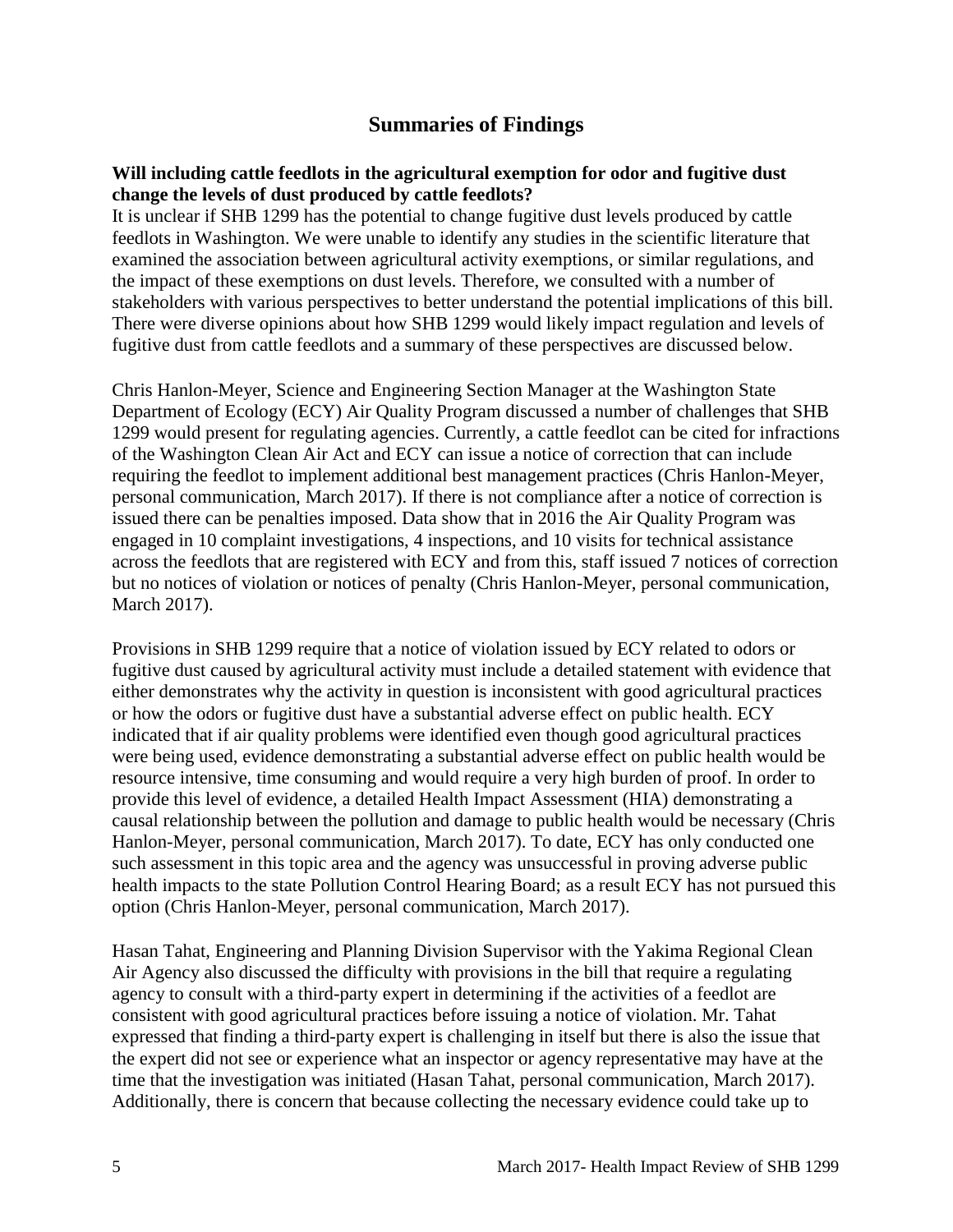year in some cases, dust exposure could continue to be elevated during the time of an investigation, which would only prolong the potential for further adverse health impacts (Chris Hanlon-Meyer, personal communication, March 2017).

A representative of the community organization Friends of Toppenish Creek also expressed concern about the potential for the bill to hinder ECY's ability to implement more protective standards regarding aerosols from feedlots, as well as the use of terms with unclear definitions, such as "good agricultural practices" and "best management practices", that would likely make it difficult for agencies to effectively evaluate and control air pollution from these sources.

Jack Field, Executive Director of the Washington Cattle Feeders Association indicated that including cattle feedlots that are implementing best management practices for fugitive dust in the agricultural activities exemption will incentivize cattle feeders to have a dust management plan. Cattle feeders are interested in the health of their cattle and preventing disease in their animals and in order to do that, they need to control dust through practices such as the use of overhead sprinklers, applying products to roads that reduce dust, and controlling animal density and times of corralling (Jack Field, personal communication, March 2017). SHB 1299 includes a provision that outlines that good agricultural practices include "…best management practices pursuant to a fugitive dust control plan that conforms to the fugitive dust control guidelines for beef cattle feedlots, best management practices, and plan development and approval procedures that were approved by the department of ecology in December 1995 or in updates to those guidelines that are mutually agreed to by the department of ecology and by the Washington cattle feeders association on behalf of cattle feedlots." Given this provision, Mr. Field expressed that this allows cattle feeders and the Department of Ecology to continue to build a good working relationship as they are working towards the same goals of controlling meaningful dust and protecting health (Jack Field, personal communication, March 2017).

Because we were unable to find any scientific evidence that examined the association between agricultural activity exemptions, or similar regulations, and the impact of these exemptions on dust levels, and because the stakeholder perspectives we received represented conflicting viewpoints on how levels of fugitive dust will change, we cannot conclude whether SHB 1299 will result in higher or lower levels of fugitive dust produced from cattle feedlots.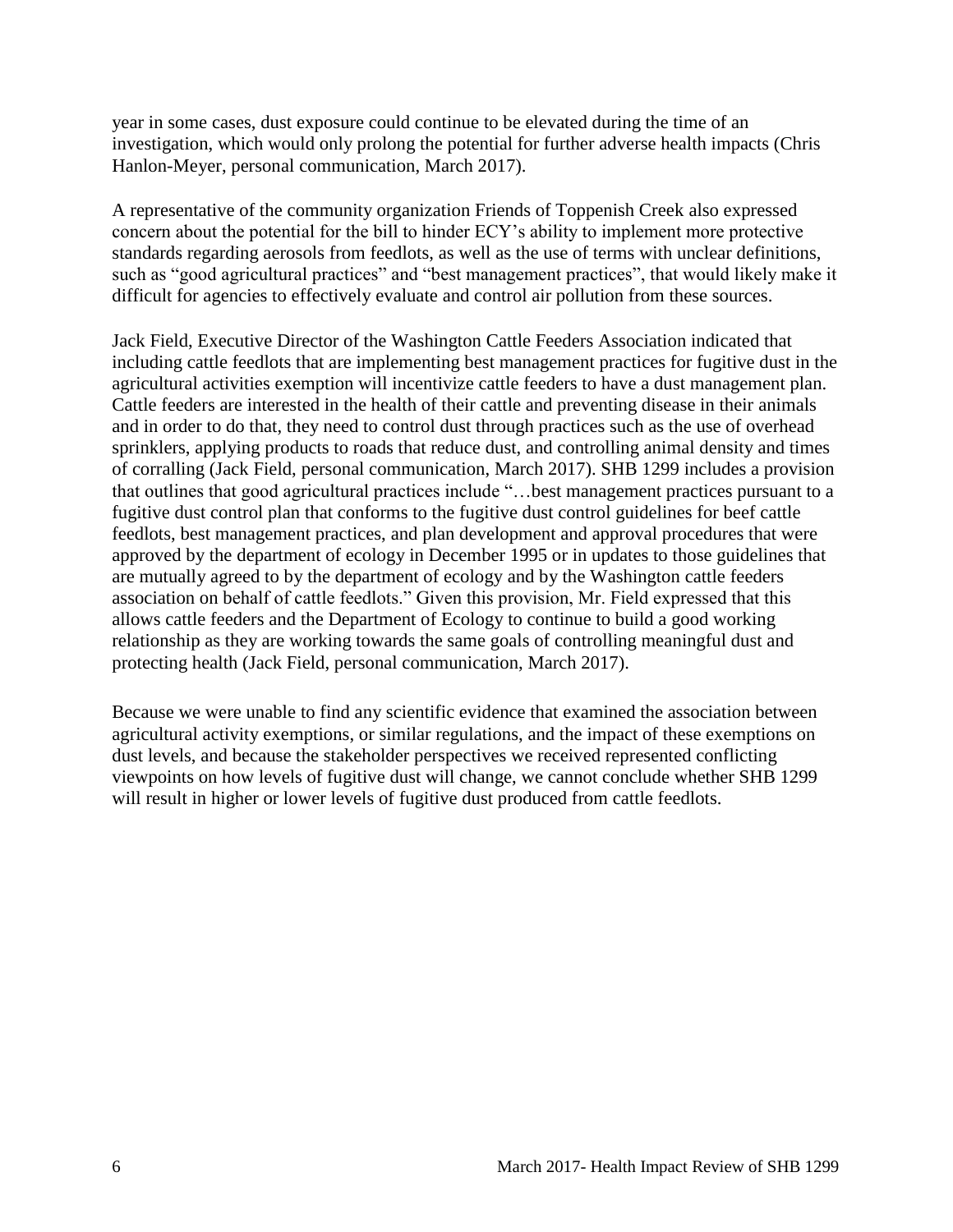**Logic Model- Additional Pathways**

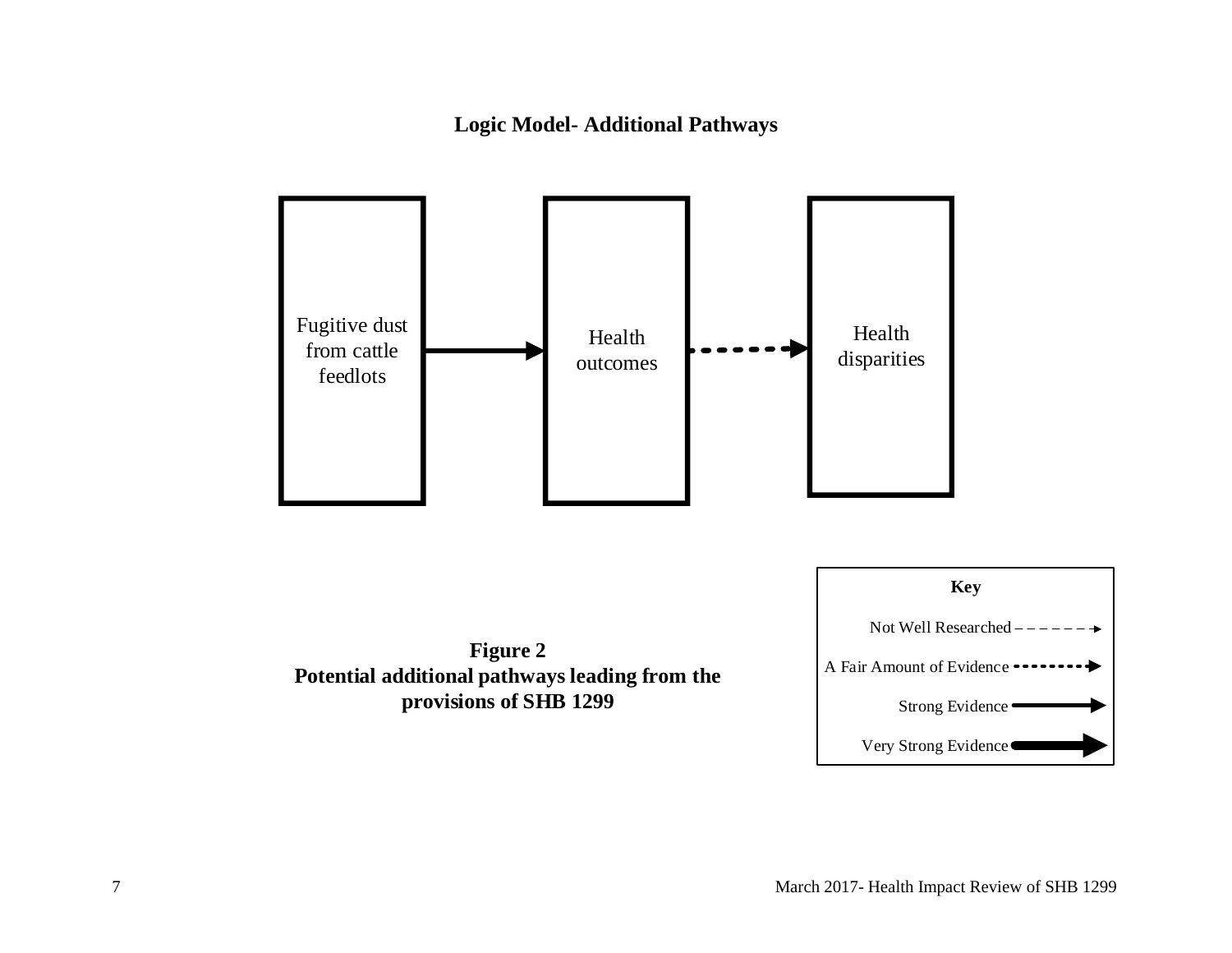## **Discussion of Additional Pathways**

#### **Overview**

For this Health Impact Review, we examined the most direct pathway leading from the provisions of SHB 1299 to health and health disparities, which is through a change in the levels of fugitive dust produced by cattle feedlots. Because there was a lack of evidence to support an association, and the directionality of the association could not be determined (i.e. a positive impact or a negative impact), we were unable to conclude what the impacts would be further down the logic model. What we do know from evidence in the literature is that associations do exist between fugitive dust, health, and health disparities. The following sections outline the evidence from the literature for each of these associations. The direction of the associations will be dependent on whether or not the provisions of SHB 1299 have a positive or negative impact on levels of fugitive dust from cattle feedlots. In other words, if future research demonstrates that including cattle feedlots in the agricultural activity exemption for odor and fugitive dust results in lower dust levels, then existing evidence would further support positive impacts on health and health disparities. Conversely, if future research demonstrates that including cattle feedlots in the agricultural activity exemption for odor and fugitive dust results in higher levels of dust, then existing evidence would further support negative impacts on these outcomes.

#### **Fugitive dust and health outcomes**

There is strong evidence that exposure to fugitive dust is associated with adverse health outcomes. Evidence in the literature has demonstrated that sources of air contamination from confined animal feeding operations (CAFOs) include particulate and gaseous substances such as ammonia, hydrogen sulfide, and methane.<sup>2,4,6,7</sup> Respiratory disease in the agricultural community has been associated with organic dust from dried manure, allergens from animal dander, endotoxins from bacteria within the environment, microorganisms, toxic gases such as nitrogen oxides and animal confinement gases, and pesticides.<sup>3</sup> Common respiratory diseases seen in individuals who work in the agricultural community include hypersensitivity pneumonitis, organic toxic dust syndrome, and other asthma-like symptoms.<sup>2,7</sup> Many of these health outcomes have also been described among individuals living in communities near CAFOs. For example, studies have found a strong association with living near agricultural land and wheezing<sup>8,10</sup> The authors of these studies conclude that exacerbations of asthma symptoms may be increased with living in proximity to densely agricultural areas.<sup>8,10</sup> Odor annoyance from feedlots has also been associated with lower self-reported general health, increased reporting of respiratory, gastrointestinal, neurological, and stress-related symptoms.<sup>5</sup> Further, studies have shown that veterinary antibiotics can be measured in both upwind and downwind dust samples from cattle feedlots.<sup>9</sup> Among thousands of other bacteria, samples contained several species that are known to be infectious to humans including Corynebacterium, Leptospira, Clostridium, Bacteroides, and Staphylococcus, which may demonstrate the potential for antibiotics and bacteria to be transported by the wind from beef cattle feed yards to the environment.<sup>9</sup>

Although potentially less generalizable, studies related to air quality and dust around dairies have shown that outdoor particulate matter (PM), ammonia, and cow allergen concentrations were all higher both indoors and outdoors at homes that were closest to dairy operations.<sup>8,11,12</sup> Cow allergen is a component of airborne particles that are associated with dander, hair, sweat, and urine from cattle.<sup>11</sup> A number of studies of homes in Yakima, Washington located at various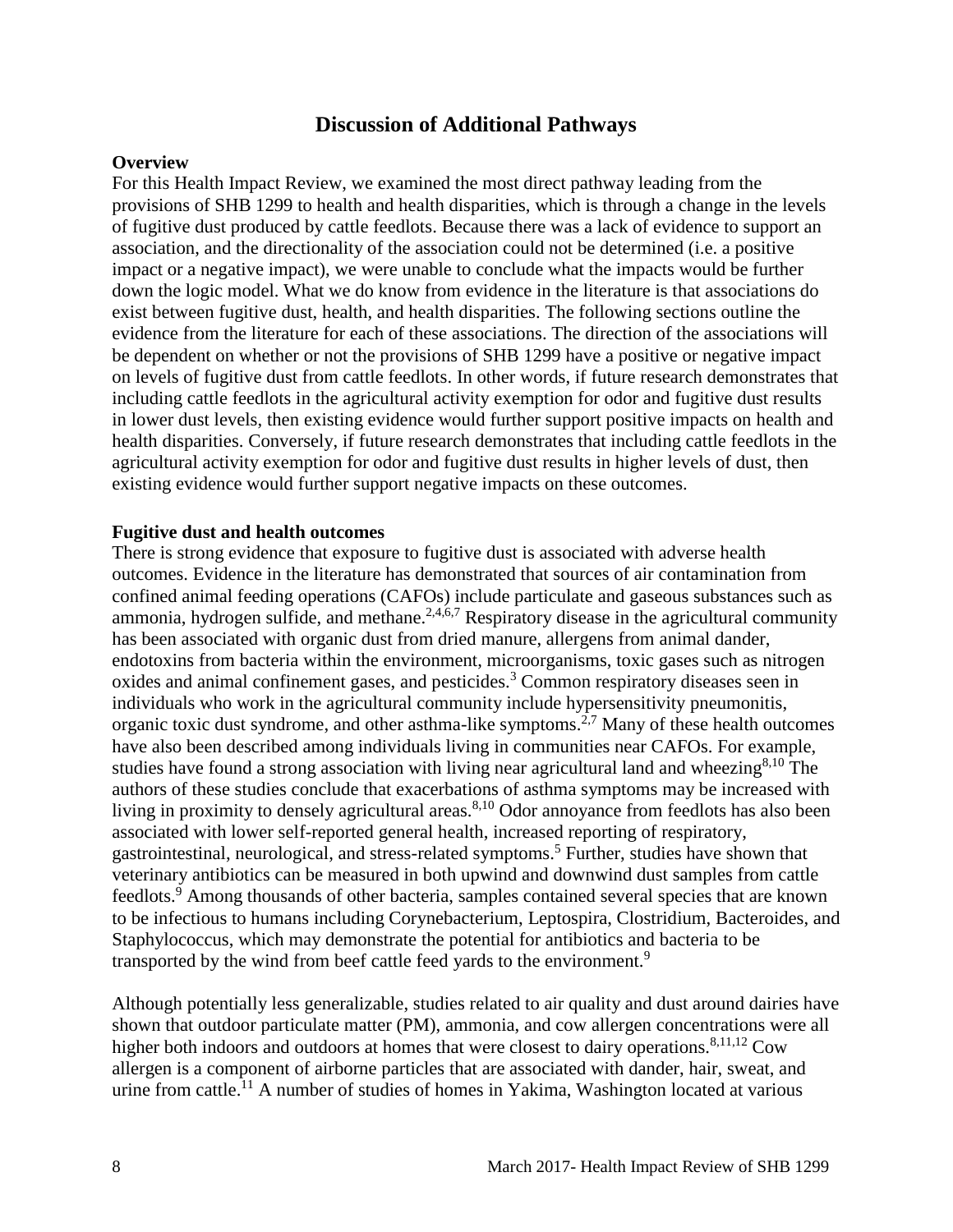distances from large dairies have shown that, "[c]ow allergen was detected in 79%, 57%, and 23% of proximal, intermediate, and distal homes, respectively...Similar to outdoor dust results, indoor cow allergen was observed with 80%, 86%, and 46% of dust samples having detectable cow allergen in proximal, intermediate, and distal homes."<sup>11</sup> The authors discuss that although the health impacts of chronic exposure to cow allergen have not been well studied, there is potential for residents exposed to this allergen to become sensitized and have allergic symptoms.<sup>11,12</sup> These allergic symptoms can be further exacerbated for individuals with asthma and may trigger respiratory symptoms that require the use of medication and health care services.<sup>12</sup> Endotoxin in settled dust from dairies, which was found in 100% of outdoor dust samples in one study, has also been associated with asthma and wheeze.<sup>11</sup> Finally, another study demonstrated that around 65% of the Staphylococcus aureus isolates tested from air samples surrounding a dairy were resistant to ampicillin and 34% were resistant to the two classes of antibiotics tested (i.e. resistant to either ampicillin or penicillin and ceflacor). The authors conclude that antibiotic resistance is a public health concern and the resistant microbial specimens found in environments around CAFOs may adversely impact surrounding  $commuities<sup>1</sup>$ 

#### **Health outcomes and health disparities**

There is a fair amount of evidence that exposure to fugitive dust could exacerbate health disparities for low income individuals. Data from Washington State indicate that counties in eastern Washington were more likely to have higher poverty rates than counties in western Washington. Specifically relevant for this review, four of the five counties where cattle feedlots are located (Adams, Franklin, Grant, and Yakima counties) have higher rates of poverty than the state average.<sup>14</sup> Literature has demonstrated that a strong association exists between household income and adults reporting current asthma in that as income increases, the percentage of adults who report currently having asthma decreases.<sup>13,15-17</sup> This association is true in Washington and remains robust after adjusting for gender, education, race and Hispanic origin.<sup>13</sup>

In summary, it is unclear how SHB 1299 would impact fugitive dust levels from cattle feedlots. However, if future evidence reveals that including cattle feedlots in the agricultural activity exemption for odor and fugitive dust results in higher dust levels, then SHB 1299 would have the potential to worsen health outcomes and exacerbate health disparities for low-income populations. Conversely, if future evidence reveals that including cattle feedlots in the agricultural activity exemption results in lower dust levels, then SHB 1299 would have the potential to improve health and reduce health disparities for low-income populations.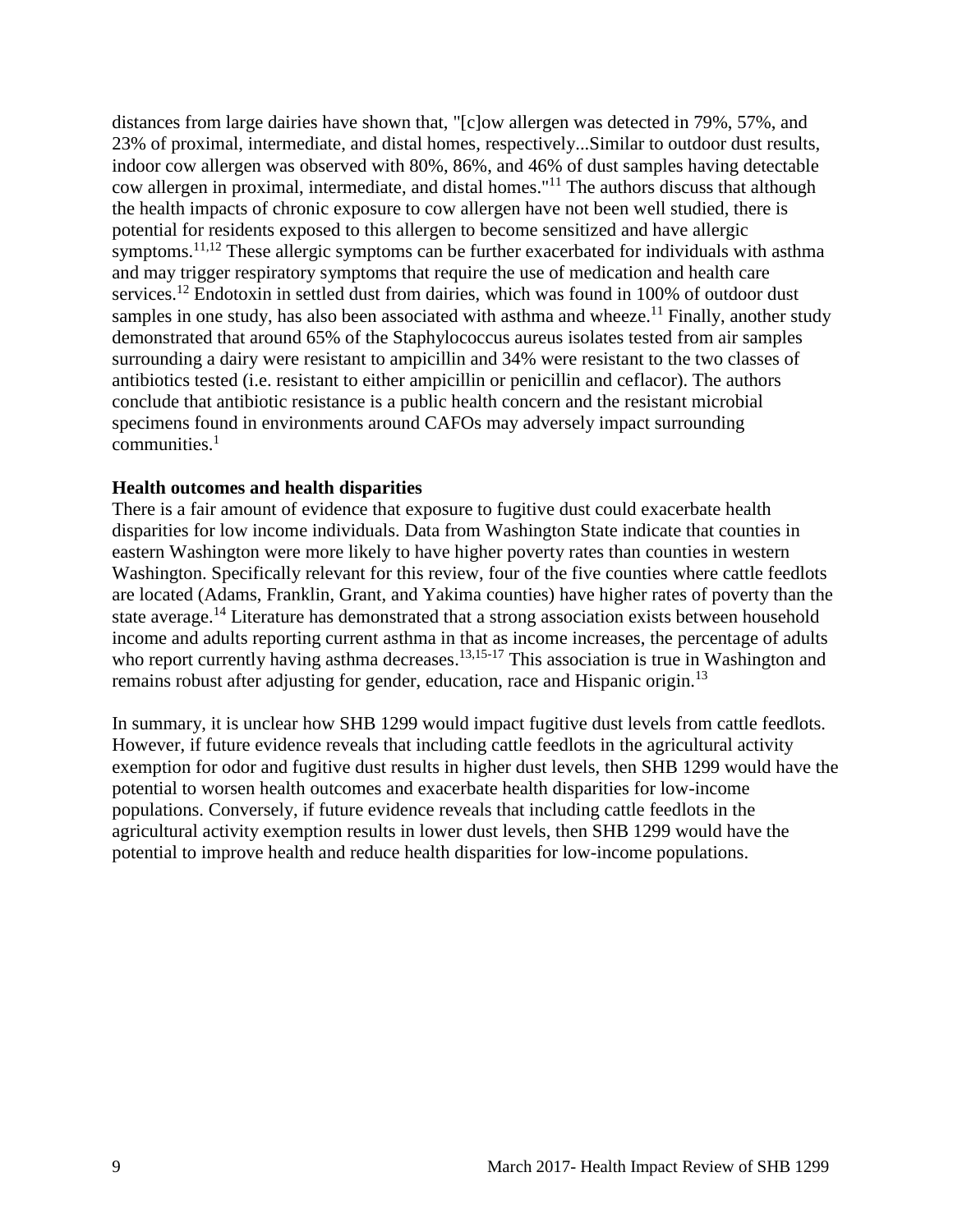## **Annotated References**

#### 1. **Alvarado Carla S. , Gibbs Shawn G., Gandara Angelina, et al. The potential for community exposures to pathogens from an urban dairy.** *Journal of Environmental Health.*  **2012;74(7):22-28.**

In this study, Alvarado et al. collected samples from a dairy cattle confined animal feeding operation (CAFO) with close to 5,000 cattle located in northern Mexico about 10 miles from the U.S.-Mexico border. The aim of the study was to evaluate the variation and transport of fungal and bacterial concentrations in the air and to establish the concentration and incidence of antibiotic-resistant isolates of Staphylococcus aureus. There were three sampling locations including on-site, upwind, and downwind of the diary. The one-site location was on a road at the center of the cattle feeding area with cattle on either side of the road. The upwind location was at the furthest upwind point of the property line, over 100 meters from the cattle, while the downwind location was at the furthest downwind spot, about 50 meters from a calving area. The authors collected bioaerosol samples in duplicate after a minimum of three days with no rain during April, August, and November of 2006 and tested them for culturable airborne fungal organisms and bacteria. For fungal organisms, there were more organisms recovered from fine particles than from coarse particles and the concentration of culturable organisms was greatest at the on-site sampling location and lowest at the upwind location. The same relationship was true for culturable bacterial bioaerosols. Around 65% of the Staphylococcus aureus isolates tested were resistant to ampicillin and 34% were resistant to the two classes of antibiotics tested (i.e. resistant to either ampicillin or penicillin and ceflacor). The authors conclude that antibiotic resistance is a public health concern and the resistant microbial specimens found in environments around CAFOs may adversely impact surrounding communities.

#### 2. **Basinas I., Sigsgaard T., Kromhout H., et al. A comprehensive review of levels and determinants of personal exposure to dust and endotoxin in livestock farming.** *Journal of exposure science & environmental epidemiology.* **Mar-Apr 2015;25(2):123-137.**

Basinas, Sigsgaard, Kromhout et al. conducted a comprehensive review of all literature from 1980-2012 relating to respiratory health in livestock farmers. The authors specifically searched for articles that studied the impacts of organic dust and endotoxin exposure. The authors began by providing an overview of the current literature surrounding respiratory health effects of organic dust. They found that exposure to organic dust can stimulated inflammatory processes in the immune system and can cause sensitization and allergic asthma. Overall, they found varying occupational threshold limits exist for exposure to dust, such as in Denmark (3 mg/m3), in Norway and Sweden (5mg/m3), and in the United States (10 mg/m3). The authors were able to find 41 studies on pig, poultry, or cattle farmers and exposure to agricultural exposures; 39 of which included measurements of dust and/or respiratory capacity. They found a large variation in concentrations of dust and endotoxin on livestock farms. The authors found 21 studies on the determinants of organic dust and endotoxin exposure in livestock farming. These studies show that exposure depends on the type or stage of production, the season, and variation in ventilation systems. The authors found that over the body of this literature there had been no downward trend of exposure, suggesting that proper prevention strategies have not been put into place. The use of technology and design can drastically reduce exposure, but farmers need education and incentive to implement such preventative measures.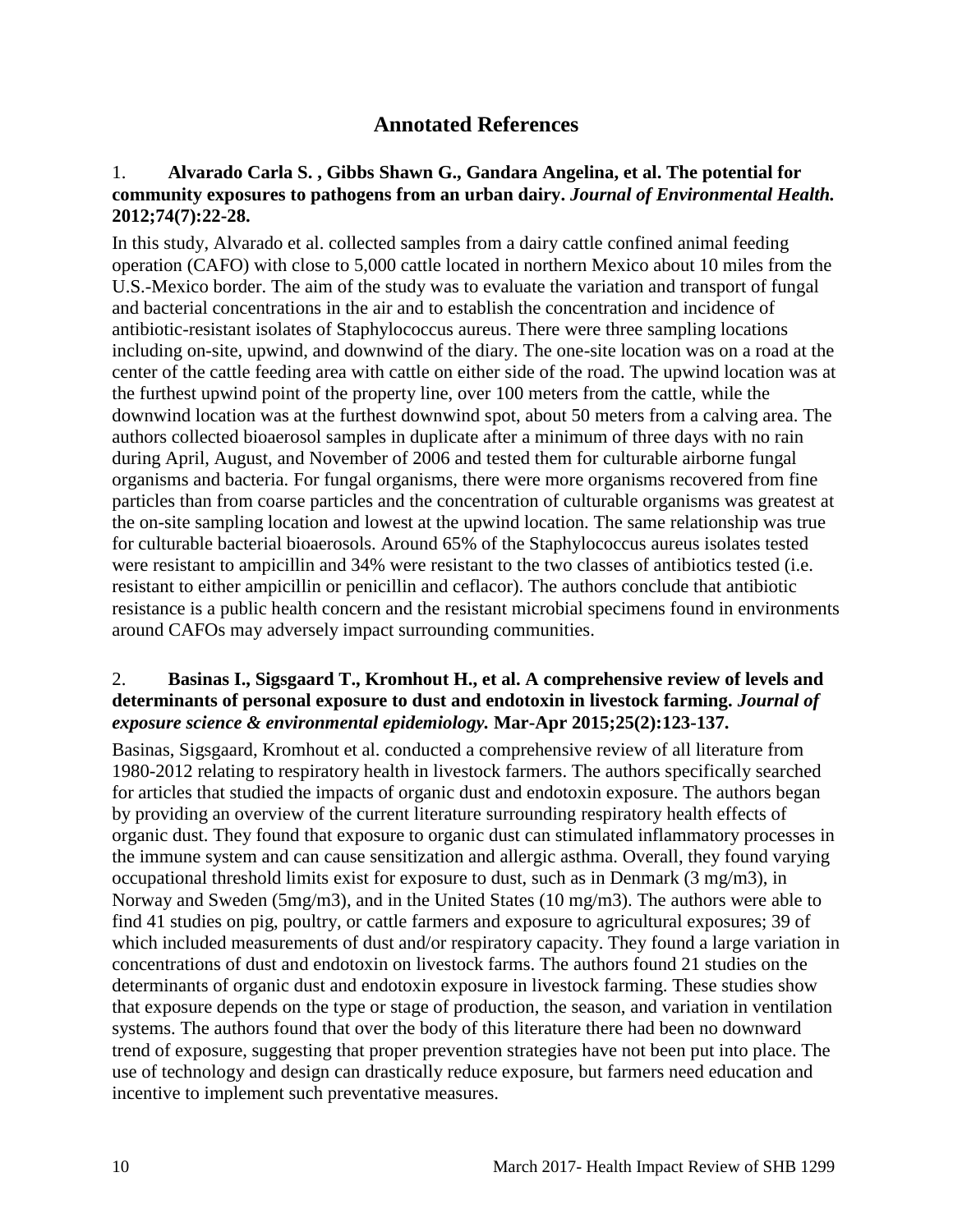## 3. **Cole N.A, Todd R., Auvermann B., et al.** *Auditing and Assessing Air Quality in Concentrated Feeding Operations.* **USDA Agricultural Research Service;2008.**

Cole, Todd, Auvermann et al. created a report regarding best practices of auditing air quality issues caused by Animal Feeding Operations (AFOs). The federal government regulates air quality through the Clean Air Act of 1970, established by the Environmental Protection Agency (EPA); however, local government does have some authority over air quality issues including nuisance complaints. While many pollutants are regulated by this act, ammonia and hydrogen sulfide emissions—the primary contributors to odor—are not currently regulated by the EPA. For the purposes of background, the report describes a number of air quality components of livestock operations including ammonia, particles, dust, pathogens, and endotoxins. The authors discuss that these components, as well as others, may have negative impacts on human health. In the late 1900s the EPA, poultry industry, swine industry, and dairy industry developed the Animal Feeding Operations Air Compliance Agreement. This agreement required that these industries fund a 2-year research project measuring air quality surrounding AFOs, including ammonia, hydrogen sulfide, particulate matter, and volatile organic molecules (VOC). The European Union already regulates the above-listed compounds due to their adverse effects on health and the environment. The EPA conducts environmental audits to verify compliance to environmental regulations, evaluate the effectiveness of environmental management systems, and to assess risks from regulated and unregulated materials and practices. The EPA has incentivized opportunities for regulated entities to "police" themselves to promote voluntary participation in environmental audits. While local government would like the EPA to regulate ammonia, hydrogen sulfide, particulate matter, VOC, and pathogens coming from AFOs, it has proven to be a challenging and expensive endeavor. The authors discuss several methods for measuring pollutants and conducting an environmental audit. They conclude that in the future there will be a drastic need for well-trained auditors due to increasing environmental air quality concerns.

## 4. **Heederik D., Sigsgaard T., Thorne P. S., et al. Health effects of airborne exposures from concentrated animal feeding operations.** *Environmental health perspectives.* **Feb 2007;115(2):298-302.**

Heederick, Sigsgaard, Thorne et al. conducted a systematic review of the health effects of airborne exposures from concentrated animal feeding operations (CAFOs). The authors were able to find several studies that are definitive about the association between CAFOs and toxic gases, vapors, particulate matter, and organic compounds. Many studies suggest that working within a CAFO can have detrimental health effects. The authors had a difficult time finding articles to determine the health effects of exposure to odors created by CAFOs. Based on their search, they recommend that future research focus on determining the health effects of exposure to CAFO by-products on the people who live in the surrounding neighborhoods.

#### 5. **Hooiveld M., van Dijk C., van der Sman-de Beer F., et al. Odour annoyance in the neighbourhood of livestock farming - perceived health and health care seeking behaviour.**  *Annals of Agricultural and Environmental Medicine.* **2015;22(1):55-61.**

Hooiveld, van Dijk, van der Sman-de Beer et al. conducted a cross-sectional study of residents in the Netherlands who lived near animal feeding operations (AFOs) in June 2010. The main goal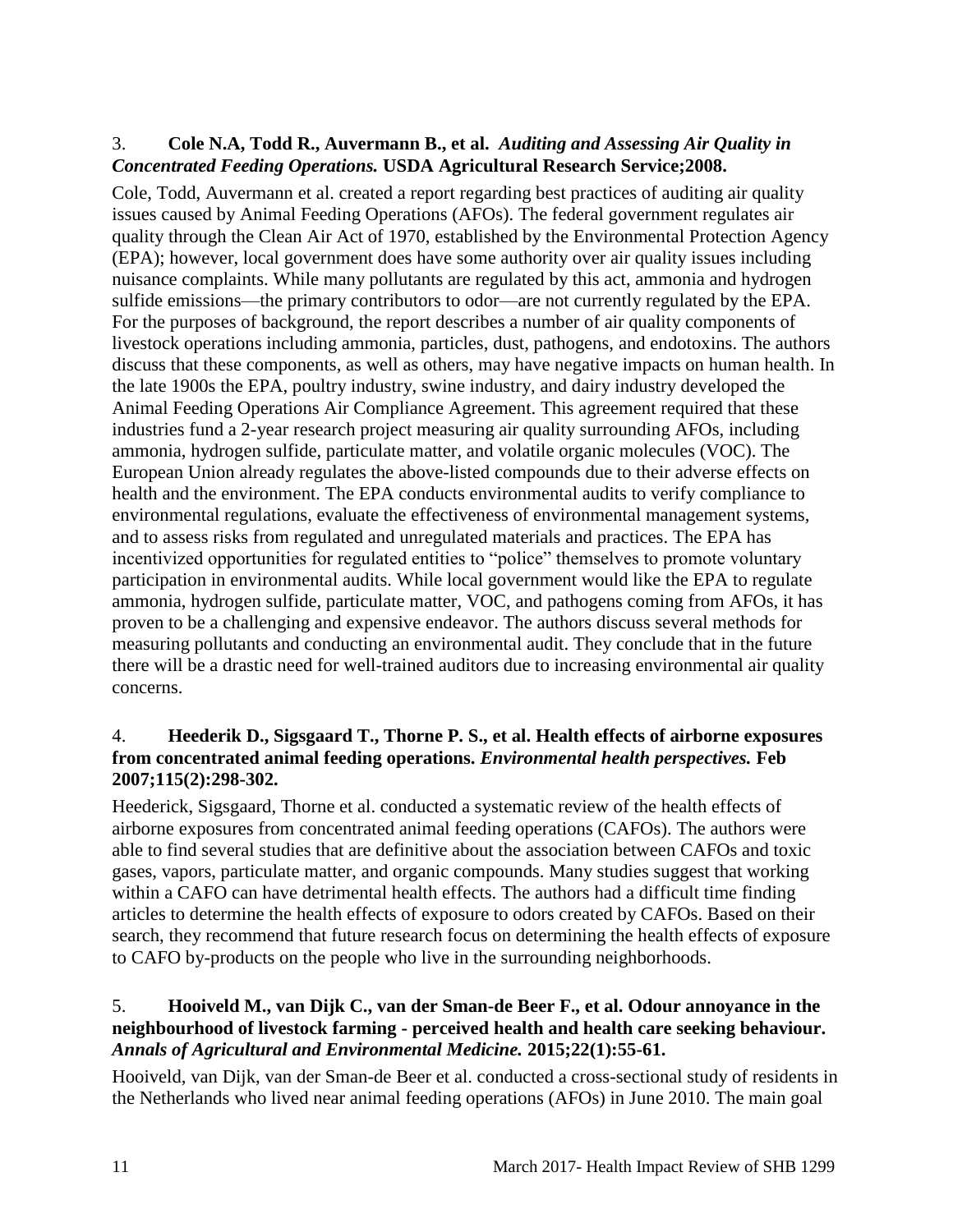of the study was to determine if there was an association between proximity to AFOs and health care seeking behavior. A sample of 758 patients with asthma and 1,519 patients with low-back pain without radiation were randomly selected from the adult population of 20 general practices. Patients received a questionnaire from their general practitioner addressing demographics, environmental living conditions, health habits, self-reported symptoms, and farm childhood. A total of 317 asthma patients and 662 low-back pain patients returned the surveys after two weeks; however, those who reported that they live or work on a farm or those who had missing data were excluded, leaving 753 subjects for analysis. Nearly 63% of participants surveyed were female. Nearly a quarter of them had grown up on a farm and one-third reported odor annoyance in the neighborhood. Participants frequently reported living within 500m of pigs, poultry, or cattle. Odds ratios of odor annoyance were calculated at 2.3 for proximity to pigs, 2.95 for proximity to poultry, and 2.32 for proximity to cattle. Odor annoyance was associated with lower general health (OR 0.73), increased reporting of respiratory (RR 1.22), gastrointestinal (RR 1.4), neurological, and stress-related symptoms (in low-back pain only, RR 1.4). Policy makers should consider odor annoyance, rather than just odor, when creating environmental health regulations.

#### 6. **Hribar Carrie.** *Understanding Concentrated Animal Feeding Operations and Their Impact on Communities.* **Ohio: National Association of Local Boards of Health;2010.**

Hribar and the National Association of Local Boards of Health (NALBOH) created a report about Animal Feeding Operations and how Local Boards of Health can protect their communities from the possibility of health effects. The authors summarize potential environmental health effects of the abundance of manure produced by Concentrated Animal Feeding Operations (CAFO), which is estimated to be between 3-20 times more waste than humans in the U.S. produce. Groundwater and surface water can both be contaminated by runoff from land applications of manure; which can increase the concentration of pathogenic organisms, nitrates, and synthetic hormones in these water sources. Sources of air contamination from CAFOs include particulate and gaseous substances such as ammonia, hydrogen sulfide, and methane. The authors summarize the evidence that living near a factory farm can increase the risk of asthma in neighboring communities. Other environmental health concerns created by CAFOs include increased greenhouse gases, odors, insect vectors, pathogens, and antibiotics in the surrounding communities. The report reviews three case studies in which local boards of health were able to protect local communities from the above-mentioned environmental health concerns.

## 7. **Kirkhorn S. R., Garry V. F. Agricultural lung diseases.** *Environmental health perspectives.* **2000;108(4):705-712.**

Kirkhorn and Garry conducted a systematic review of literature associating working in an agricultural setting to respiratory diseases. In 1997, it was estimated that up to 5 million people worked in the U.S. agricultural setting. While the agriculture field is drastically changing, there continues to be no oversight from the Occupational Safety and Health Administration (OSHA) for farms with fewer than 11 employees. Respiratory disease in the agricultural community has been associated with inorganic dust such as sand, organic dust from dried manure, allergens from animal dander, endotoxins from bacteria within the environment, microorganisms, toxic gases such as nitrogen oxides and animal confinement gases, and pesticides. Common respiratory diseases seen in the agricultural community include hypersensitivity pneumonitis, organic toxin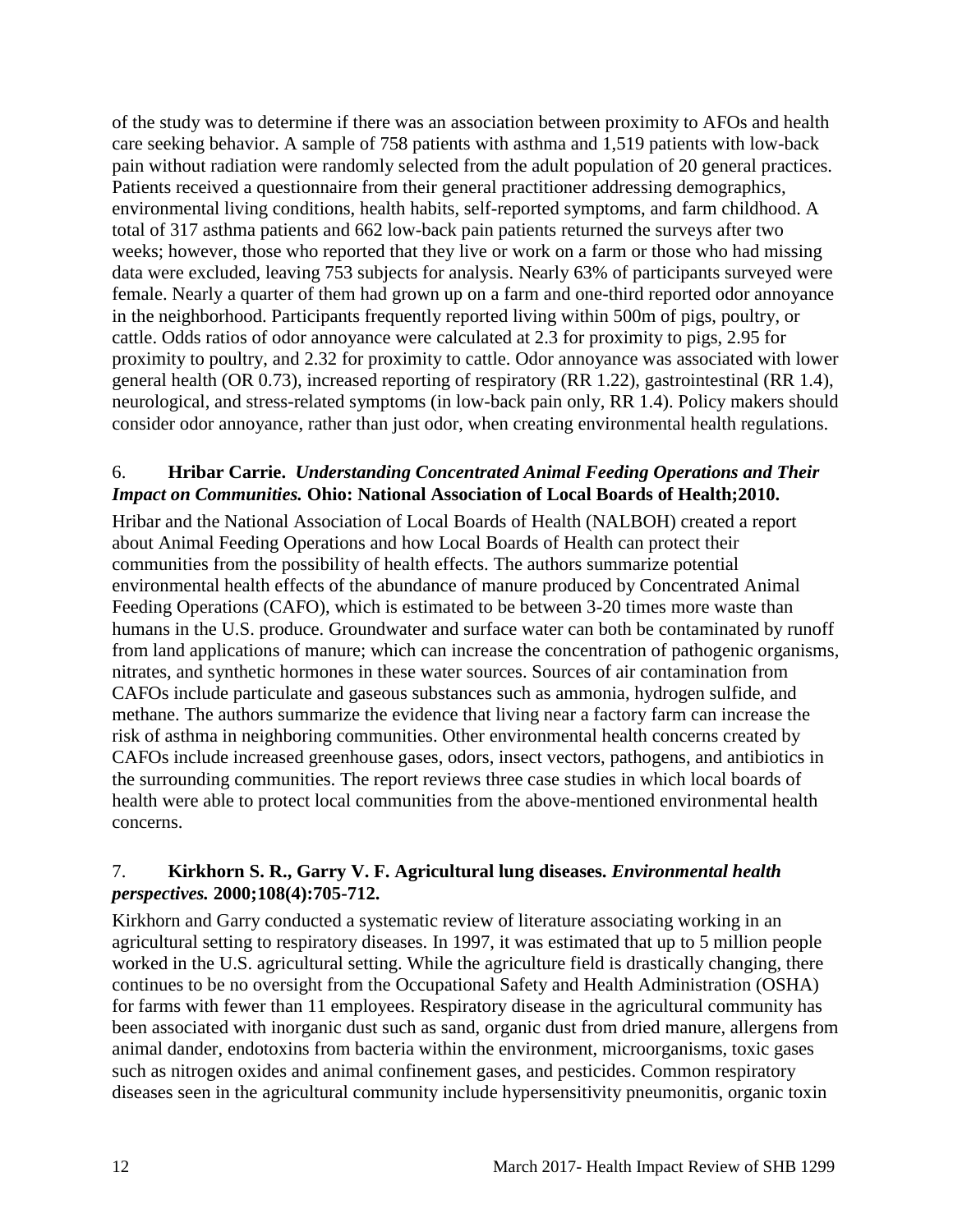dust syndrome, and other asthma-like symptoms. It is important to ensure that small farms (fewer than 11 employees) are considered under OSHA regulations. Further occupational safeguards are necessary to protect agricultural workers.

#### 8. **Loftus C., Yost M., Sampson P., et al. Regional PM2.5 and asthma morbidity in an agricultural community: a panel study.** *Environmental research.* **Jan 2015;136:505-512.**

Loftus, Yost, Arias et al. conducted a longitudinal cohort study out of the Yakima Valley in Washington State to investigate associations between exposure to particulate matter from agricultural practices and pediatric asthma exasperations. The Aggravating Factor of Asthma in a Rural Environment (AFARE) study recruited English and Spanish-speaking community members from Yakima Valley Farm Worker Clinics (YVFWC) and through local radio stations. Participants were chosen based on age, health status (besides asthma), enrollment in the YVFWC Asthma Program, intention to stay in the area for two years, and residence within a 200-mile diameter of the densely agricultural land in Yakima Valley. Fifty-four participants were enrolled. Participants and their caretakers were surveyed via phone at regular two-week intervals. Twice daily, participants measured lung function using peak flow meters with digital memory at their homes. Particulate matter measuring less than 2.5 micrometers (PM2.5) was measured using nephelometry at a central site air monitor in a neighboring town. Two local weather stations in local communities were used to measure temperature, relative humidity, and precipitation. After analysis, the authors found a strong association with living near agricultural land and wheezing (OR 1.31, 95% CI 1.18-1.45). Nighttime walking and limitation of activities were also significant, OR 1.21 and 1.13, respectively. There were significant changes in FEV1 when the concentrations of PM2.5 were high. The authors conclude that exacerbations of asthma symptoms may be increased with living in proximity to densely agricultural areas.

## 9. **McEachran A. D., Blackwell B. R., Hanson J. D., et al. Antibiotics, bacteria, and antibiotic resistance genes: aerial transport from cattle feed yards via particulate matter.**  *Environmental health perspectives.* **Apr 2015;123(4):337-343.**

McEachran, Blackwell, Hanson et al collected samples of particulate matter both upwind and downwind from 10 beef cattle feed yards in the Southern High Plains, Texas to measure the extent to which antibiotics, bacteria, and antibiotic-resistant genes were in the surrounding air. Digital portable high-volume air samplers were installed at a standard 2-3m above the ground and 10-20m upwind and downwind of the feed yard boundaries. All measurements were taken between August-December 2012 on days where the weather conditions were similar in all feed yards. Researchers used high-performance liquid chromatography with tandem mass spectrometry and electrospray ionization to measure antibiotics in the samples. They used a PowerSoil DNA Isolation Kit and real-time PCR assays to detect the presence on antibiotic resistant genes. Lastly, they conducted a microbial diversity analysis to determine the presence of bacteria in the samples. After analysis, researchers found that the mass of particulate matter downwind of feed yards was significantly different than samples collected upwind of feed yards (P=0.002). Several veterinary antibiotics were measured in both the upwind and downwind samples. Among thousands of other bacteria, there were several species that are known to be infectious to humans including Corynebacterium, Leptospira, Clostridium, Bacteroides, and Staphylococcus. An abundance of six targeted tetracycline resistance genes were found in a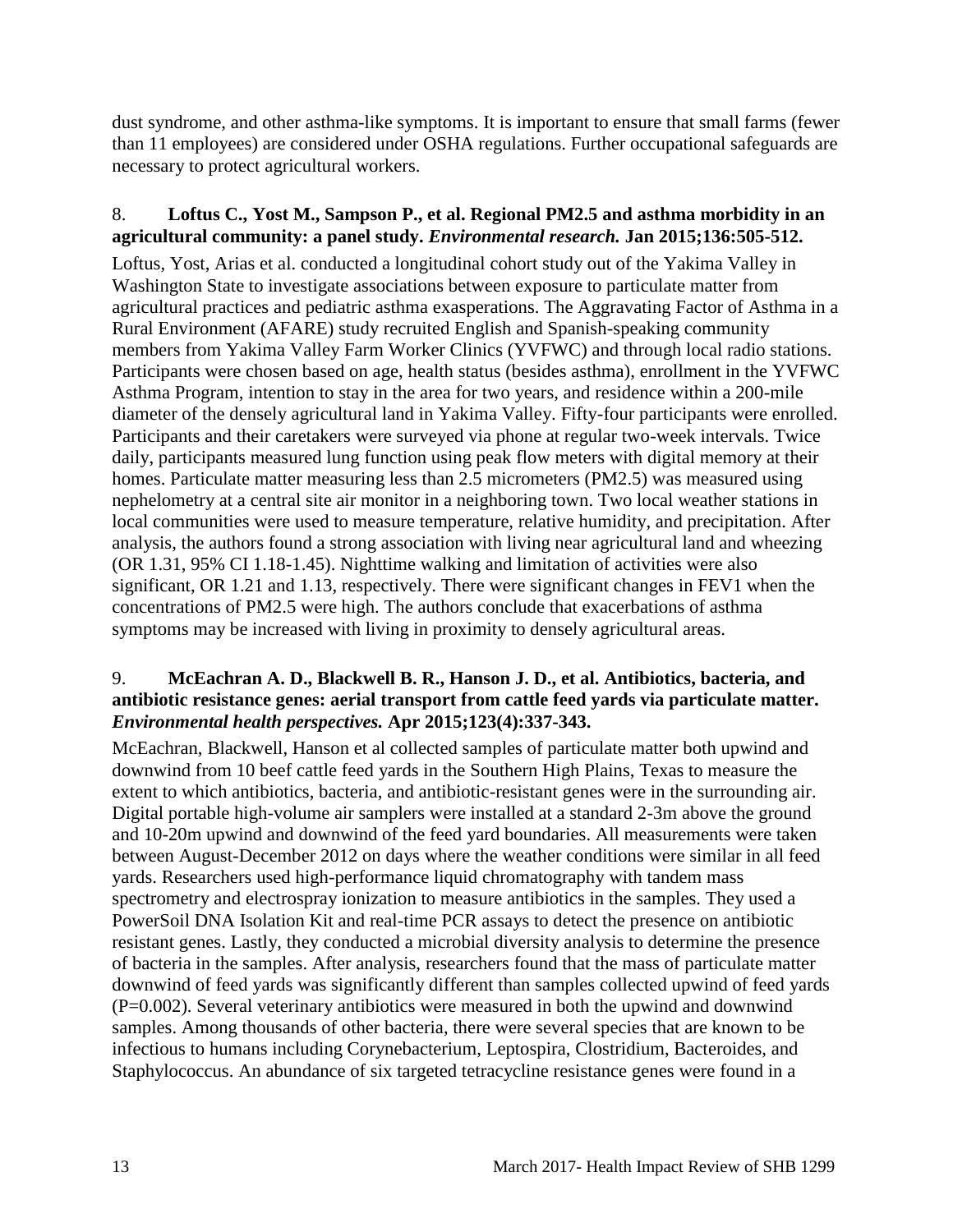significant number of samples ( $p<0.002$ ). This study demonstrated the potential for antibiotics and bacteria to be transported by the wind from beef cattle feed yards to the environment.

#### 10. **Radon K., Schulze A., Ehrenstein V., et al. Environmental exposure to confined animal feeding operations and respiratory health of neighboring residents.** *Epidemiology.*  **May 2007;18(3):300-308.**

Radon, Schulze, van Stien et al. conducted a cross-sectional survey of German adults living in four towns with a high density of confined animal feeding operations (CAFOs) to investigate association between self-reported odor annoyance and respiratory disease. All adults aged 18-44 with German citizenship who lived in these 4 rural towns were included in the study  $(n=10,252)$ . Participants were randomized into a questionnaire-only group and a questionnaire plus clinical examination group. Those who had occupational farm contact were excluded from the study. The questionnaire included sociodemographic data, self-reported respiratory symptoms, self-reported farm-animal contact during childhood and at time of the survey, and self-reported odor and noise annoyance. The clinical examination included blood sampling and pulmonary function testing. After analysis, the odds of reporting respiratory health symptoms increased with increased odor annoyance. The odds for wheezing without a cold was increased for participants whose homes were within 500m from more than 12 animal houses. These participants also had lower FEV1 values than any other group. The group with the highest FEV1 and lowest odor annoyance were those living within 500m of fewer than 5 animal houses. The authors suggest that living near a high density of CAFOs may adversely affect respiratory health.

## 11. **Williams D. A., McCormack M. C., Matsui E. C., et al. Cow allergen (Bos d2) and endotoxin concentrations are higher in the settled dust of homes proximate to industrialscale dairy operations.** *Journal of exposure science & environmental epidemiology.* **Jan-Feb 2016;26(1):42-47.**

Williams et al. aimed to investigate the distribution of dairy-related animal waste contaminants found in settled dust both inside and outside of homes that are at various distances to dairy facilities as a way to characterize potentially shorter-term airborne exposure to contaminants. The study used samples from inside and outside 40 homes in Yakima, Washington that included 20 houses characterized as proximal to dairy facilities (i.e. within 0.25 mile), 7 characterized as intermediate (i.e. greater than 2.5-3 miles), and 13 characterized as distal (i.e. greater than 3 miles). Homes that had a resident who was a dairy worker, smoker, or had cows on the property were excluded from participating. Outdoor settled dust samples were collected from a location off the ground that would typically accumulate airborne dust. Indoor samples were collected from three locations including a bed and carpeting around the bed in a bedroom, an upholstered piece of furniture, and a hard surface off the floor such as a window sill or shelving unit. All samples were tested for cow allergen (Bos d 2), endotoxin, mouse allergen, and dust mite allergen. Results indicate that all tested pollutants were found at higher concentrations in both indoor and outdoor dust of homes that were proximal to dairy facilities and were the lowest in distal homes. Cow allergen was specifically chosen to be tested for in this study because the presence of cow allergen in indoor and outdoor dust represents likely contamination from resuspended waste materials from dairy operations. The authors describe that, "Cow allergen was detected in 79%, 57%, and 23% of proximal, intermediate, and distal homes, respectively...Similar to outdoor dust results, indoor cow allergen was observed with 80%, 86%,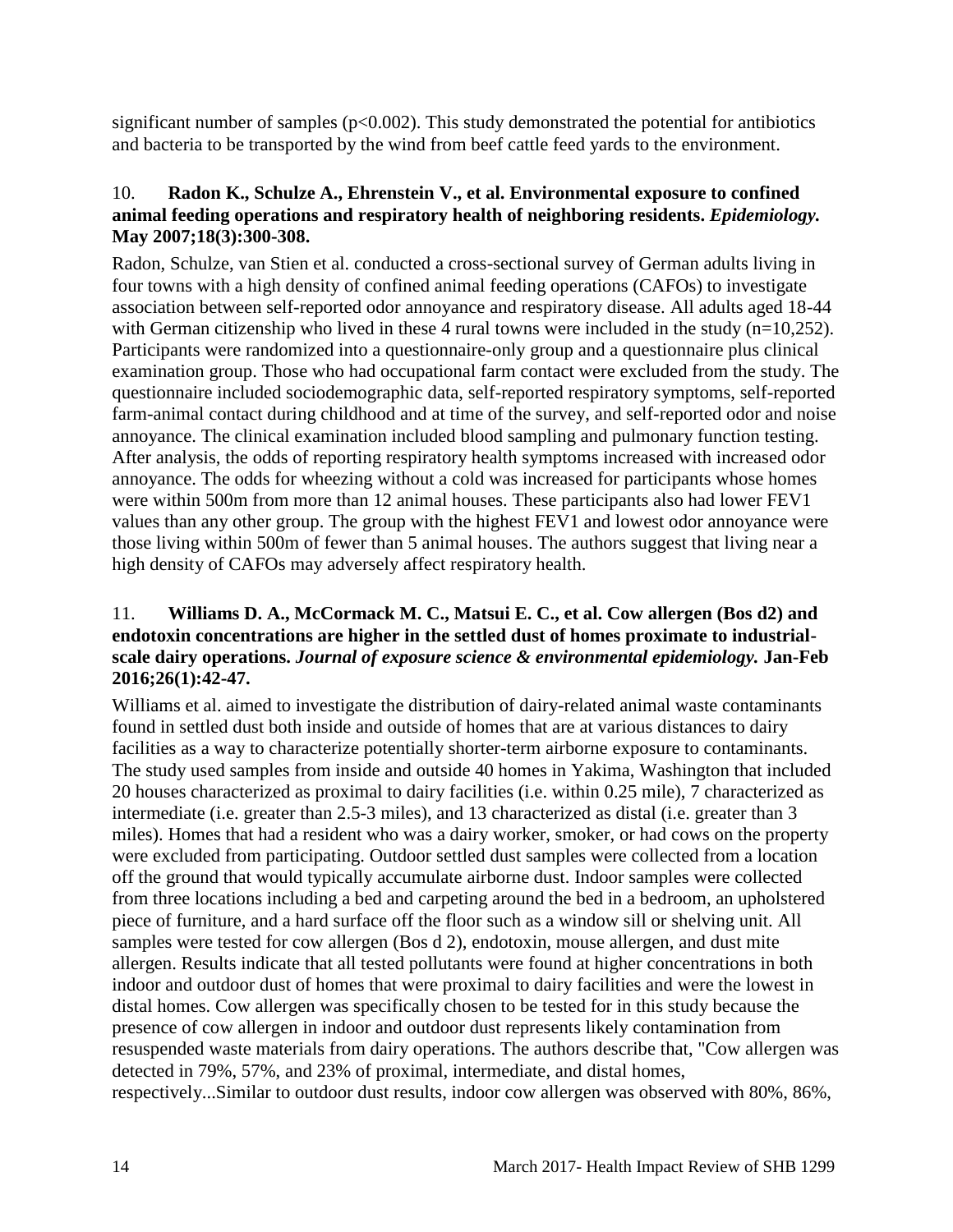and 46% of dust samples having detectable cow allergen in proximal, intermediate, and distal homes, respectively." The authors further discuss that other studies have shown that exposure to cow allergen can be a risk for allergic sensitization, a trigger for asthma, and can induce respiratory inflammation. Endotoxin in settled dust, which was found in 100% of outdoor dust samples, has also been associated with asthma and wheeze.

## 12. **Williams D. L., Breysse P. N., McCormack M. C., et al. Airborne cow allergen, ammonia and particulate matter at homes vary with distance to industrial scale dairy operations: an exposure assessment.** *Environmental health : a global access science source.*  **Aug 12 2011;10:72.**

Williams et al. aimed to understand the impact of dairy operations on nearby communities by evaluating airborne contaminants such as particulate matter (PM), ammonia, and cow allergen (Bos d 2) inside and outside homes. The authors used a sample of 40 homes in Yakima, Washington with 20 homes being defined as proximal to a dairy operation (i.e. within 0.25 of a mile) and 20 homes being defined as distal (3 miles or more from a dairy facility). Homes were excluded if a resident of the home was either a smoker or worked in a dairy or orchard where manure was spread, or if the residents owned cows on their property. Environmental testing was done by taking air samples from inside and outside each home and tested for air pollutants including ammonia, PM, or Bos d 2. Data show that outdoor PM, ammonia, and cow allergen concentrations were all higher both indoors and outdoors at homes that were closest to dairy operations. The authors discuss that although the health impacts of chronic exposure to cow allergen have not been well studied, there is potential for residents exposed to this allergen to become sensitized and have allergic symptoms. These allergic symptoms can be further exacerbated for individuals with asthma and may trigger respiratory symptoms that require the use of medication and health care services.

## 13. **McDermot Dennis.** *Health of Washington State: Asthma.* **Washington State Department of Health;2015.**

In this report, McDermot summarizes data from Washington that relates to asthma. The state average for adult asthma is close to 10% and there are no counties in the state that have a statistically significant lower asthma rate. There is a relationship between asthma and education however the relationship does not persist after adjusting for gender, income, race and Hispanic origin. In terms of race and Hispanic origin, American Indian/Alaska Native is the group with the highest rates of asthma while Asian and Hispanic have the lowest rates. Finally, there is a strong association between household income and adults reporting current asthma in that as income increased, the percentage of adults who reported currently having asthma decreased. This association remained after adjusting for gender, education, race and Hispanic origin.

## 14. **Sabel Jennifer, McDermot Dennis.** *Health of Washington State Report: Socioeconomic Position in Washington.* **Washington State Department of Health;2016.**

Sabel and McDermot present data about socioeconomic position in Washington State including differences within the state as well as statewide differences compared to national data. Data indicate that compared to the United States as a whole, fewer Washington residents are living in poverty although poverty in the state increased slowly from 2005-2014. However, these economic resources are not evenly distributed among all Washington residents. Females in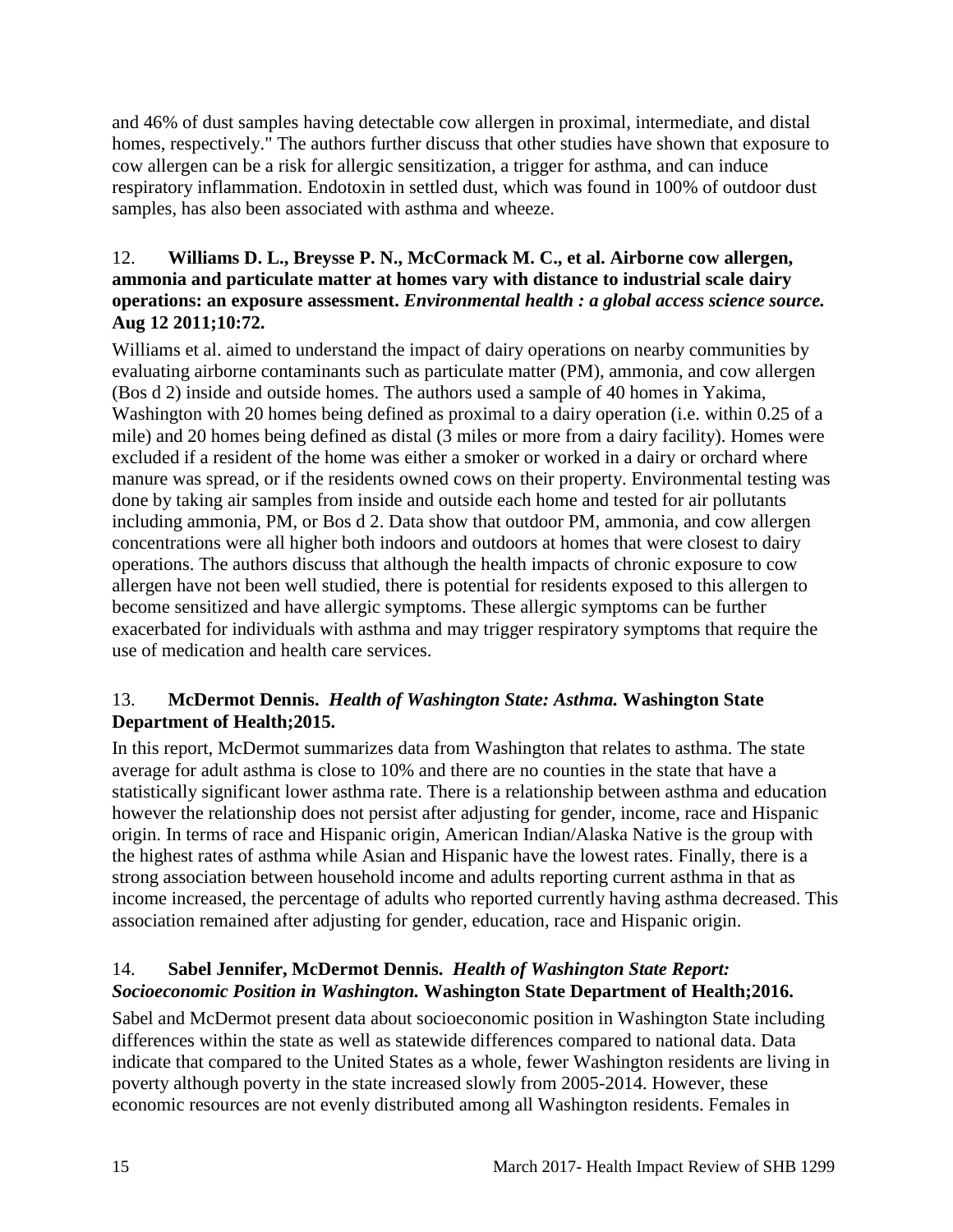Washington were more likely to be living in poverty than males and were also more likely to have lower wages. Further, American Indian and Alaska Native, Hispanic, and black residents had higher percentages of living in poverty and lower median household incomes compared to other groups. Data also indicate that counties in eastern Washington were more likely to have high poverty rates and high rates of unemployment than counties in western Washington. Specifically related to this review, four of the five counties where cattle feedlots are located have higher rates of poverty than the state average.

## 15. **Chen Yue, Tang Mei, Krewski Daniel. Relationship between asthma prevalence and income among Canadians.** *Journal of the American Medical Association.* **2001.**

Chen, Tang, and Krewski wrote a research letter to the American Medical Association discussing their recent research on Canadian asthma prevalence and income-disparities. Their research was based on cross-sectional survey data from the National Population Health Survey (NPHS) in the period 1996 through 1997. A total of 173,032 people over the age of 12 responded. On average, 5.7% of men and 7.9% of women reported having asthma. The likelihood of having asthma was highest for those between the ages of 19 to 24 years (10.5%). Even after adjusting for all confounding factors, the prevalence of asthma increased with decreasing household income in both men and women. The authors suggest that this could be caused by poor housing environment and increased exposure to cigarette smoke.

## 16. **Maulden Jennifer, Phillips Martha.** *The State of Asthma in Arkansas.* **Arkansas Minority Health Commission;2013.**

Maulden and Phillips examined the prevalence of asthma in adults and children living in Arkansas during 2002 to 2010. Using Arkansas state data from the Behavioral Risk Factor Surveillance System (BRFSS) the authors found that the prevalence of asthma varied in different populations. Asthma was more prevalent among females and those who were obese. Individuals with a lower income level had increased prevalence of asthma. While prevalence of asthma was similar in African Americans and Whites, African Americans were over two times more likely to die from an asthma-related event.

## 17. **Wolstein Joelle, Meng Ying-Ying, Babey Susan H.** *Income Disparities in Asthma Burden and Care in California.* **UCLA Center for Health Policy Research;2010.**

Wolstein, Meng, and Babey used the 2007 California Health Interview Survey to determine asthma prevalence by county and demographics in California. The authors found that prevalence of asthma varied considerably by county, ranging from 6% in San Francisco County to 12.9% in Fresno County. In counties where the majority of residents were below 200% of the Federal Poverty Level, likelihood of having asthma was significantly higher. Low-income children were more than twice as likely to miss school from asthma-related events as higher income children (2.8 vs. 1.3 days). A possible reason for income disparity is that low-income children and adults are three times more likely to be exposed to second-hand smoke than those with higher-incomes.

## 18.*Population Demographics by Race/Ethnicity for Populations Living Near Cattle Feedlots.* **Washington State Department of Health;2017.**